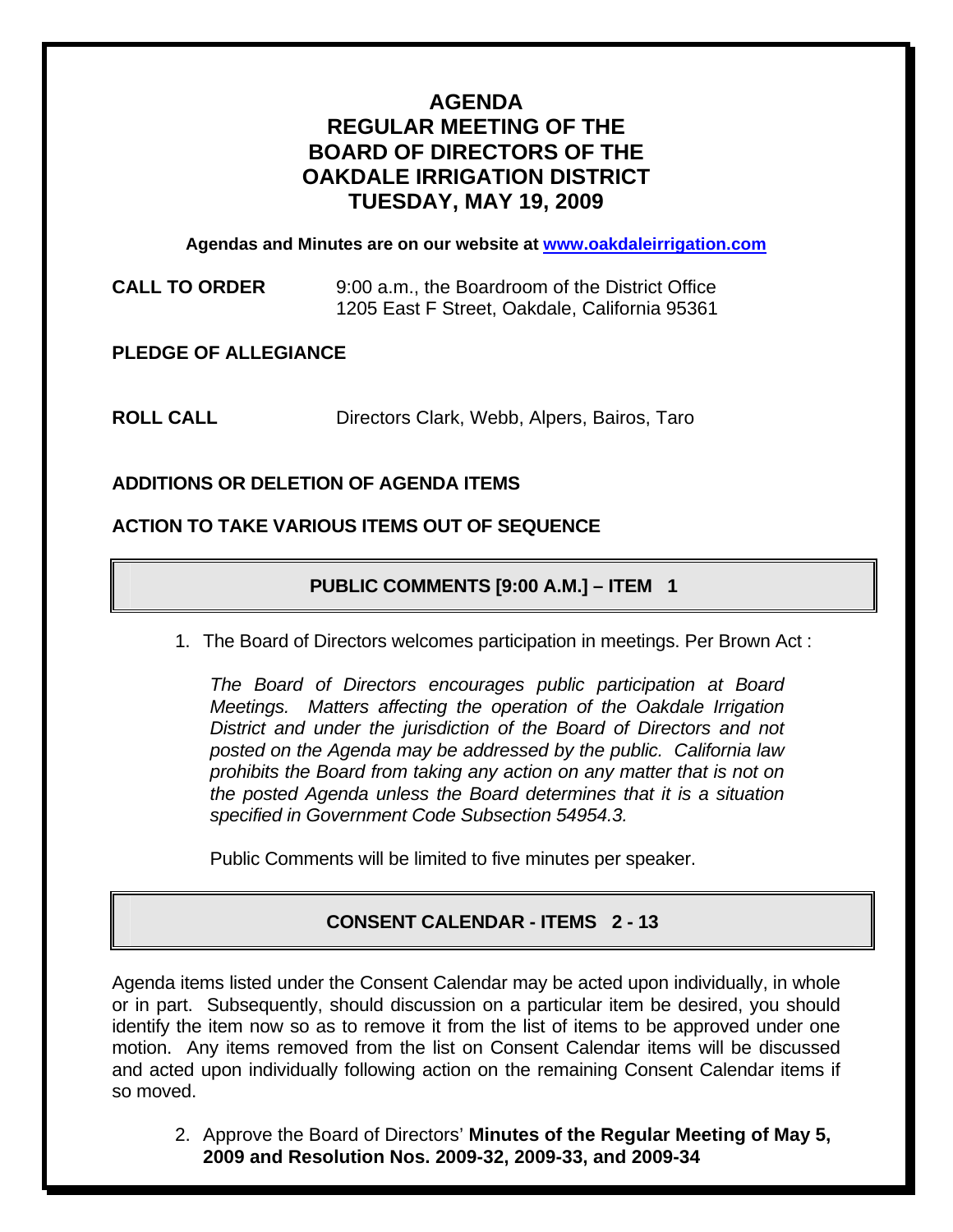- 3. Approve **Oakdale Irrigation District Statement of Obligations**
- 4. Approve **Improvement District Statement of Obligations**
- 5. Approve the **Treasurer and Chief Financial Officer's Report for the month ending April 30, 2009**
- 6. Approve **Resolution to Surplus District Property**
- 7. Approve **Change Order No. 1 to Professional Services Contract with Richardson & Company**
- 8. Approve **Modification No. 1 to Work Release No. 02 to Professional Services Agreement 2009-PSA-003 with Condor Earth Technologies**
- 9. Approve **Modification No. 1 to General Services Agreement 2008-GSA-049 with Industrial Electric Company**
- 10. Approve **Professional Services Agreements for Various Contractors/Consultants (Bumgardner Biological Consulting and GEI Consultants, Inc.)**
- 11. Approve **General Services Agreement for Grover Landscaping Services, Inc.**
- 12. Approve **Encroachment Agreement on the Brady Pipeline (APN: 062- 004-002/029/032 – Brichetto)**
- 13. Approve **Resolution Finding the Cashman Dam Replacement Project Exempt Under the California Environmental Quality Act (CEQA)**

## **ACTION CALENDAR – ITEMS 14 – 16**

- 14. Review and take possible action on **Request for Reimbursement of Encroachment Fee by Townsend on Weller Pipeline (APN: 229-013-042)**
- 15. Review and take possible action on the **Oakdale Irrigation Improvement District's Annual Financial Report for the Year Ended December 31, 2008**
- 16. Review and take possible action on the **Oakdale Irrigation District's 2008 Comprehensive Annual Financial Report for the Year Ended December 31, 2008**

#### **DISCUSSION – ITEM 17 – 20**

17. Discussion on Changes to the Annexation Fee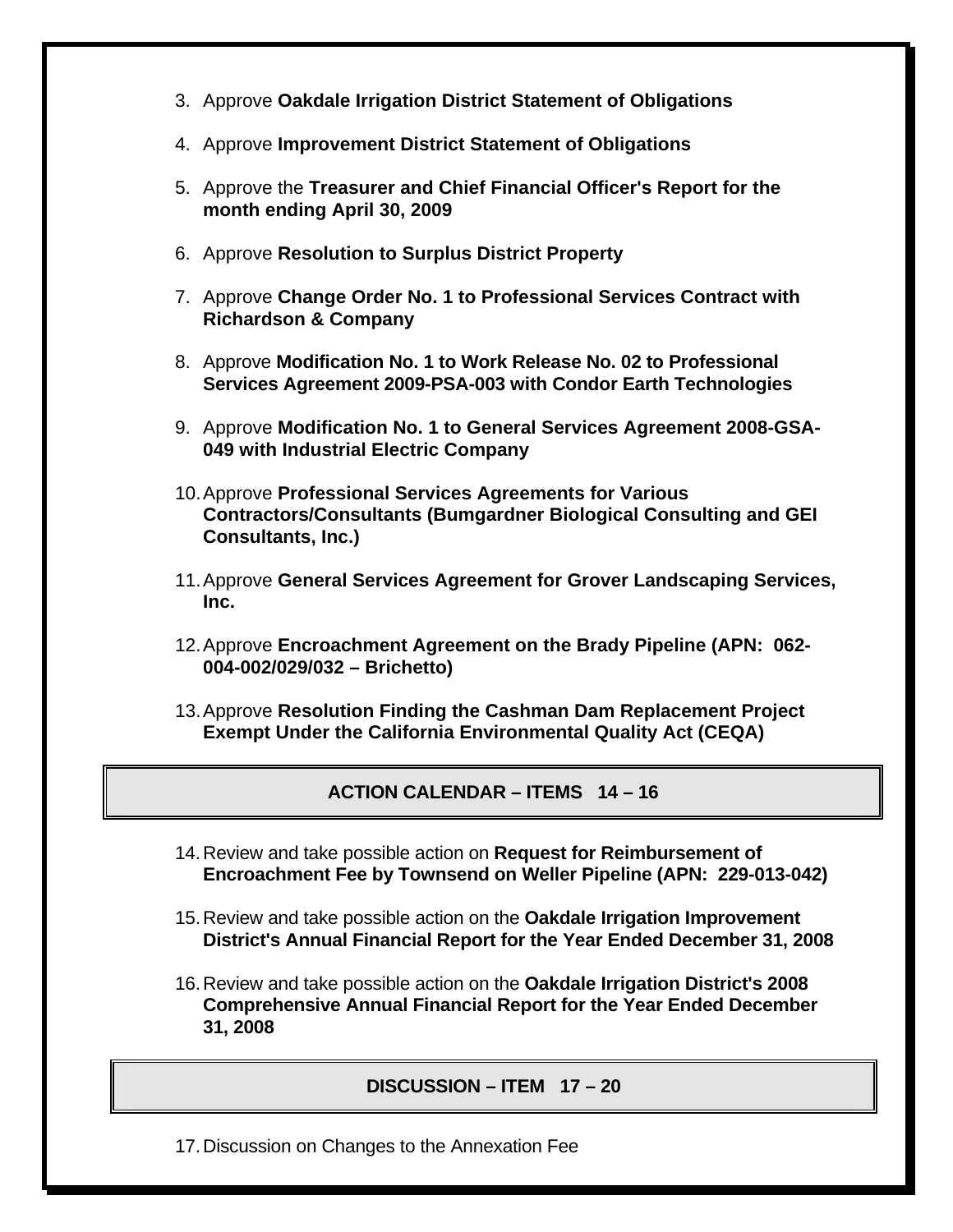- 18. Discussion on business items as they appear on the Tri-Dam Board Agenda for Thursday, May 21, 2009.
- 19. Discussion of Quarterly Report on Consultants' Contracts for Engineering **Services**
- 20. Discussion of 2008/2009 Construction Projects Final Costs

#### **COMMUNICATIONS – ITEM 21**

- 21.**Oral Reports and Comments**
	- A. **General Manager's Report on Status of OID Activities**
	- B. **Committee Reports**
	- C. **Directors' Comments/Suggestions**

#### **CLOSED SESSION - ITEM 22**

22. Closed Session to discuss the following:

- **A***. Government Code §***54956.8 Conference with Real Property Negotiator Negotiating Parties:** OID, Stockton East Water District, City of Stockton, Westside Interests and City and County of San Francisco **Property: Agency Negotiators:** General Manager and Water Counsel  **Under Negotiations:** Price & Terms
	- **A.** *Government Code* **§54956.9 Existing Litigation**
		- (1) *Karen Eakin v. Oakdale Irrigation District*
		- (2) *Lubbers v. Oakdale Irrigation District*

#### **OTHER ACTION – ITEM 23**

23. Adjournment:

A. The next Regular Board Meeting of the **Oakdale Irrigation District Board of Directors** is scheduled for **Tuesday, June 2, 2009 at 9:00 a.m.** in the board room at 1205 East F Street, Oakdale, CA.